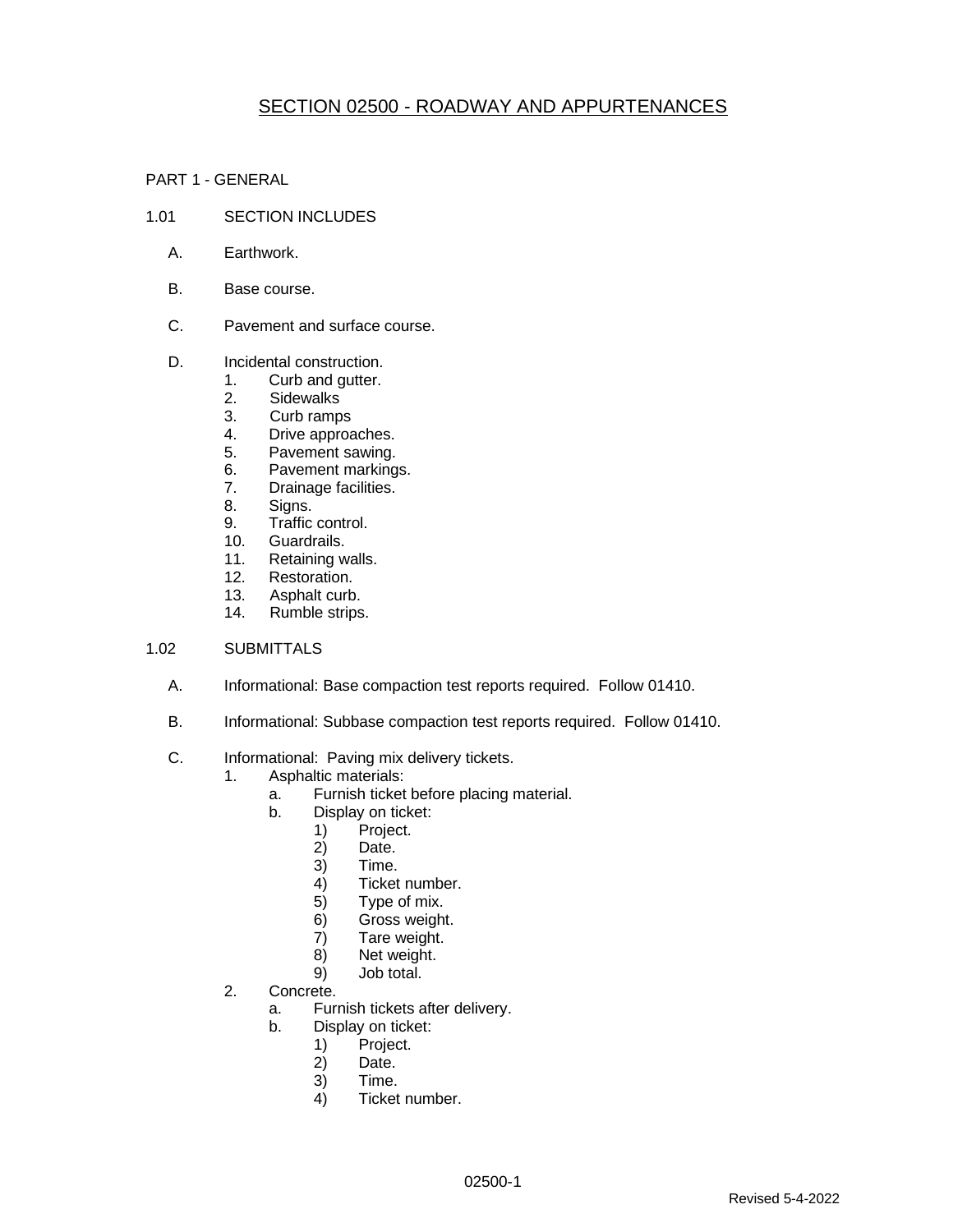- 5) Class of concrete.
- 6) Grade of concrete.
- 7) Cement Weight.
- 8) Fly Ash type and weight.
- 9) Fine aggregate weight.
- 10) Coarse aggregate weight.
- 11) Gallons of water.
- 12) Time water was added.
- 13) Additives.

### D. Informational: Base course delivery tickets that display:

- 1. Project.
- 2. Date.
- 3. Ticket number.
- 4. Type of material.<br>5. Gross weight.
- Gross weight.
- 6. Tare weight.
- 7. Net weight.
- 8. Job total.
- E. Informational: Base course sieve analysis from one certified laboratory 7 days before placing material.
- F. Informational: Written concrete cylinder compression test results. Submit to Owner.
- G. Mix design. Follow 01340. Submit before paving:
	- 1. Follow State Specifications 460.2.7, and December 2016 ASP 6, 460.2.1 Specification specifies all hot mix designs be designed at 4.0% air voids and subsequently regressed to 3.0% by adding asphalt cement.
	- 2. High-early-strength concrete pavement. Follow State Specification 415.2.1.
- H. Wisconsin DOT-verified Superpave mix design for each specified ESAL designation. Follow 01340. Submit before paving.
- I. Informational: Quality control plan including:
	- 1. Documentation of lab qualification under Wisconsin DOT Lab Qualification Program
		- 2. Certification of lab technicians to a minimum level of HMA Tech 1 under the State Highway Technician Certification Program.
- 1.03 REFERENCES
	- A. State Specifications: Standard Specifications for Highway and Structure Construction, latest Edition, State of Wisconsin Department of Transportation.
	- B. December 2016 ASP 6, 460.2.1 Specification specifies all hot mix designs be designed at 4.0% air voids and subsequently regressed to 3.0% by adding asphalt cement.
	- C. Code: Muskego Municipal Code.
- 1.04 REGULATORY REQUIREMENTS
	- A. Pay for local, county or state permits for Work on right-of-ways. Damage to pavements and to all property, public and private, due to this Work shall be repaired to same condition before construction by Contractor.
- 1.05 MEASUREMENT AND PAYMENT
	- A. Follow 01025.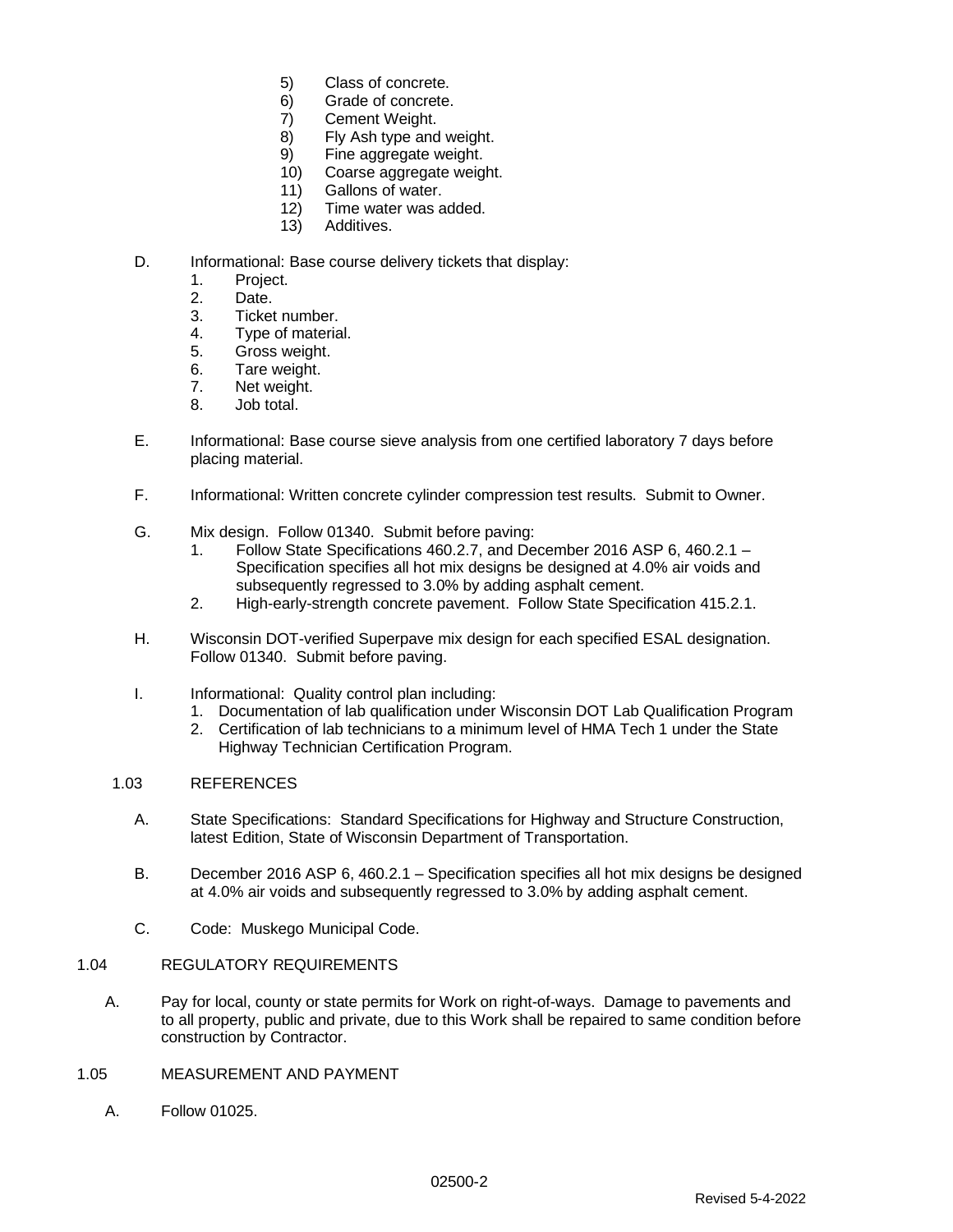B. Follow State Specifications only if applicable item is not listed in Section 01025.

### 1.06 SUPERPAVE PAVEMENT QUALITY ASSURANCE

- A. As a condition of acceptance, arrange, conduct, and pay for tests necessary to demonstrate satisfactory compliance with Contract Documents. Make adjustments at the plan necessary to meet requirements of Specifications including the instructions.
- B. Lab Testing:
	- 1. Test material from the plant at least once a day.
	- 2. Meet the following parameters:
		- a. Air voids (VA): Between 2.7 percent and 5.3 percent
		- b. Voids in the mineral aggregate (VMA):

| Design mm | Minimum VMA-percent |
|-----------|---------------------|
| 19.0      | 13                  |
| 12.5      | 14.5                |
| 9.5       | 15.5                |

c. Gradations: Job mix formula (JMF)

| Sieve mm | JMF tolerance-percent |
|----------|-----------------------|
| 19.0     | $+/- 5.5$             |
| 12.5     | $+/- 5.5$             |
| 9.5      | $+/- 5.5$             |
| 2.36     | $+/- 5.0$             |
| 0.075    | $+/- 2.0$             |

- C. Density testing:
	- 1. Take a minimum one test per location and one test per 250 tons.
		- a. Use nuclear method.
		- b. Use the Maximum Specific Gravity running average of four from the specified mix design.
		- c. Targets will follow latest edition of State Specifications Section 460.3.3.
		- 2. Locations will be at the Engineer's request.
	- D. Results and reports:
		- 1. Make Field adjustments to keep material within specified tolerances. If test results fall out of tolerance, increase testing frequency until material is within specification.
			- 2. Submit test reports within at the end of the project to Owner.
	- E. Follow State Specifications 460.2.8.2.2.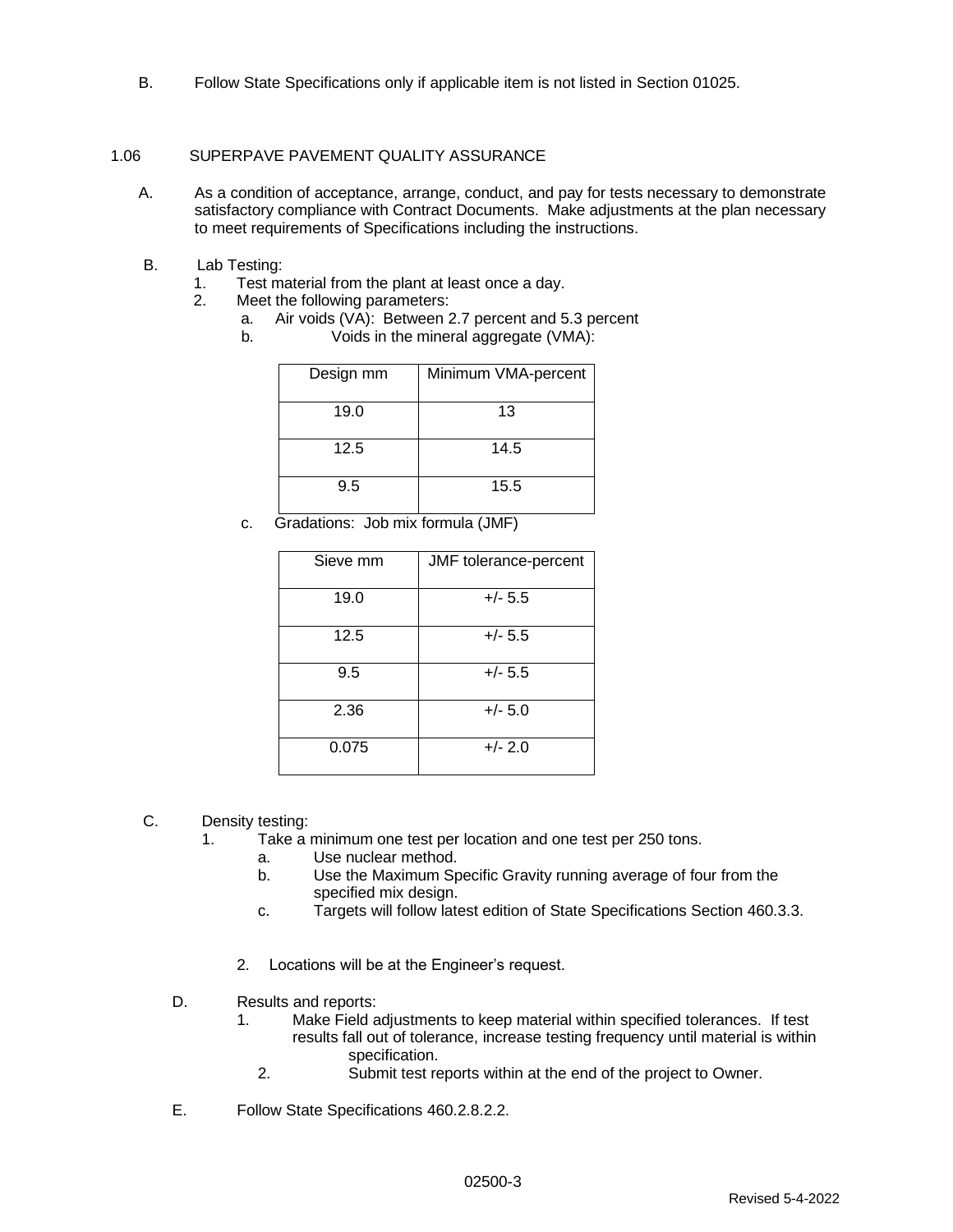### PART 2 - PRODUCTS

### 2.01 EMBANKMENTS

- A. Follow State Specifications 207. Do not use logs, stumps, brush, perishable material, frozen material or humus-bearing materials. No large stones or lumps within 2 feet of the surface.
- 2.02 EXCAVATION BELOW SUBGRADE (EBS) BACKFILL
	- A. Borrow: State Specifications 208.
	- B. Granular backfill: State Specifications 209, Grade 1.
	- C. Dense Graded 3-inch: State Specification 305.
	- D. Breaker run: State Specification 311, maximum particle size 3 inches.
- 2.03 BASE COURSE
	- A. Follow State Specifications 305. Lower Base Course: 4 Inches of 1 ¼" Crushed Limestone T.B. Gradation No. 1 Upper Base Course: 4 Inches of ¾" Crushed Limestone T.B. Gradation No. 2
	- B. Reclaimed crushed concrete (when Owner approved): Follow State Specifications 305.
- 2.04 ASPHALTIC CONCRETE PAVEMENT
	- A. Follow State Specifications 460.2.7, and December 2016 ASP 6, 460.2.1 Specification specifies all hot mix designs be designed at 4.0% air voids and subsequently regressed to 3.0% by adding asphalt cement. Submit mix design.
	- B. Binder course: State Specification 460 and:
		- 1. Type LT and MT as specified in 00300
		- 2. Surface Gradation 3, 4, 5 as specified in 00300
		- 3. Binder Grade PG 58-28
		- 4. Designation S and H as specified in 00300
		- 5. Maximum recycled material content: State Specifications 460.2.5.
	- C. Surface course: State Specification 460 and:
		- 1. Type LT and MT as specified in 00300
		- 2. Surface Gradation 3, 4, 5 as specified in 00300
		- 3. Binder Grade PG 58-28
		- 4. Designation S and H as specified in 00300
		- 5. Maximum recycled material content: State Specifications 460.2.5.
	- D. Tack coat: State Specification 455.2.5 Asphaltic material dependent on weather conditions.
- 2.05 CONCRETE PAVEMENT
	- A. Follow State Specifications 415.
	- B. Concrete: State Specifications 501: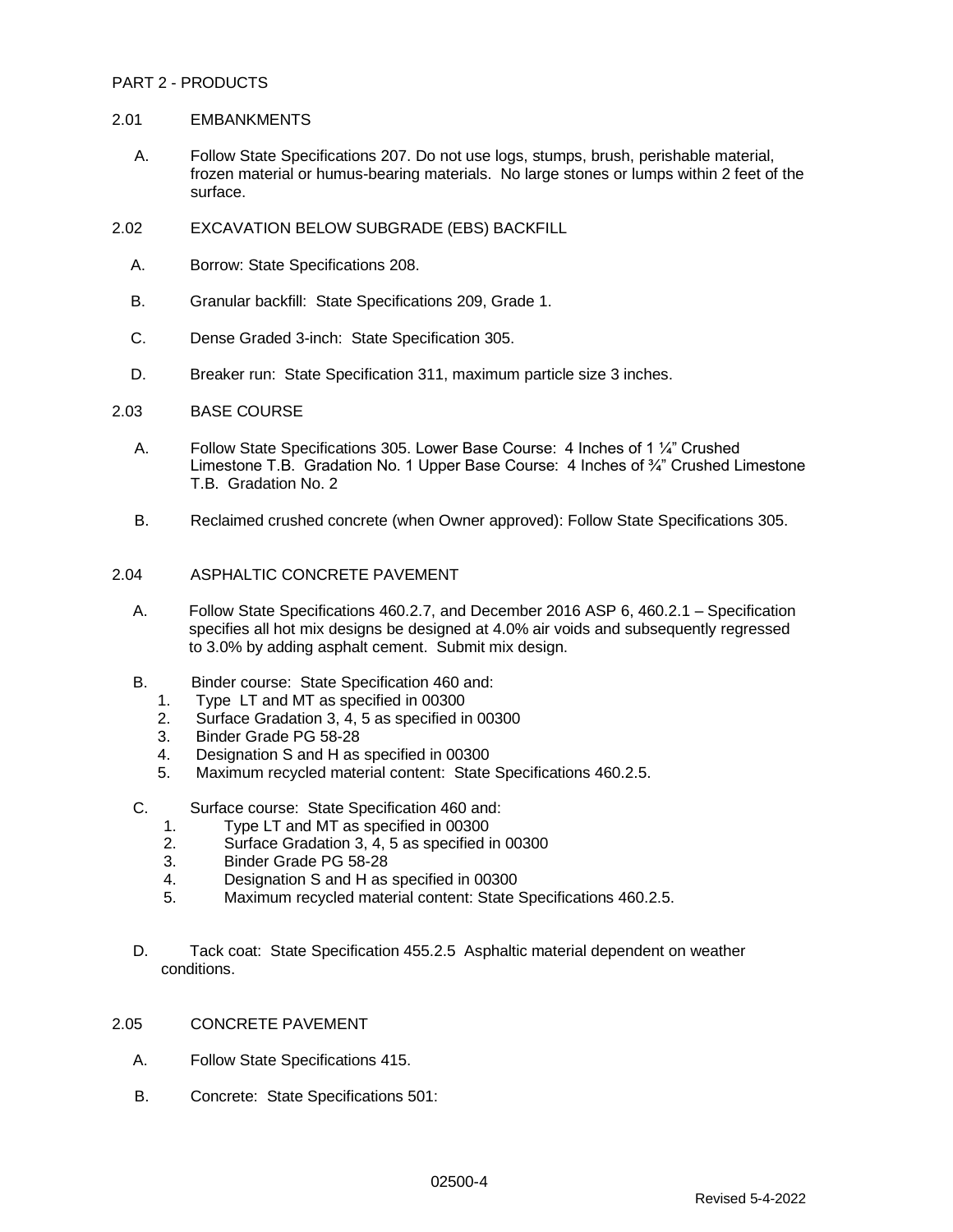- 1. Slump:
	- a. Hand consolidated: 1 to 3 inch.
		- b. Vibratory consolidation: 1 to 2 1/2 inches.
- 2. Compressive strength: 3500 pounds per square inch minimum.
- 3. Do not add calcium chloride.
- 4. Admixtures (if approved by Owner):
	- a. Set retarder: State Specifications 501.2.3.2.
	- b. Water reducer: State Specifications 501.2.3.3.
	- c. Air entrainment: State Specifications 501.2.2.
- 4. High Early Strength Concrete: State Specifications 415.2.1, submit mix design.
- C. Steel reinforcement: State Specifications 505 and:
	- 1. Deformed tie bars:
		- a. Grade: 60.
		- b. Length: 2 feet.
		- c. Epoxy coated.
		- d. Size: No. 4.
	- 2. Metal chairs: Stainless steel.
	- 3. Dowel bars: Follow State Specifictions 505.2.6.2 Smooth and:
		- a. Grade: 60.
			- b. Length: 2 feet.
			- c. Size: 4.
			- d. Epoxy coated.
	- 4. Joint sealant: Hot poured elastic.

### 2.06 INCIDENTAL CONSTRUCTION

- A. Concrete curb and gutter:
	- 1. State Specifications 601.
	- 2. Do not add calcium chloride.
- B. Concrete sidewalks, steps, ramps, and islands:
	- 1. State Specifications 602.2.
	- 2. Do not add calcium chloride.
- C. Curb ramps.
	- 1. Detectable warning field color: yellow.
	- 2. State Specifications 602.2.
- D. Driveways.
	- 1. Concrete:
		- a. State Specifications 501.
		- b. Do not add calcium chloride.
	- 2. Asphaltic concrete: Follow 02500, 2.04.C.,surface course if directed by CITY.
	- 3. High early strength cement; if directed by CITY.
- E. Pavement marking: State Specifications 646, as directed by CITY and:
	- 1. Paint.<br>2. Cold p
	- Cold preformed plastic.
	- 3. Epoxy.
	- 4. Glass beads, State Specifications 646.2.3. spheres.
	- 5. Temporary pavement marking: State Specifications 649, as directed by CITY:
		- a. Removable tape.
		- b. Reflectorized paint.
		- c. Reflectorized tape.
	- 6. Permanent raised markers:
		- a. One way white.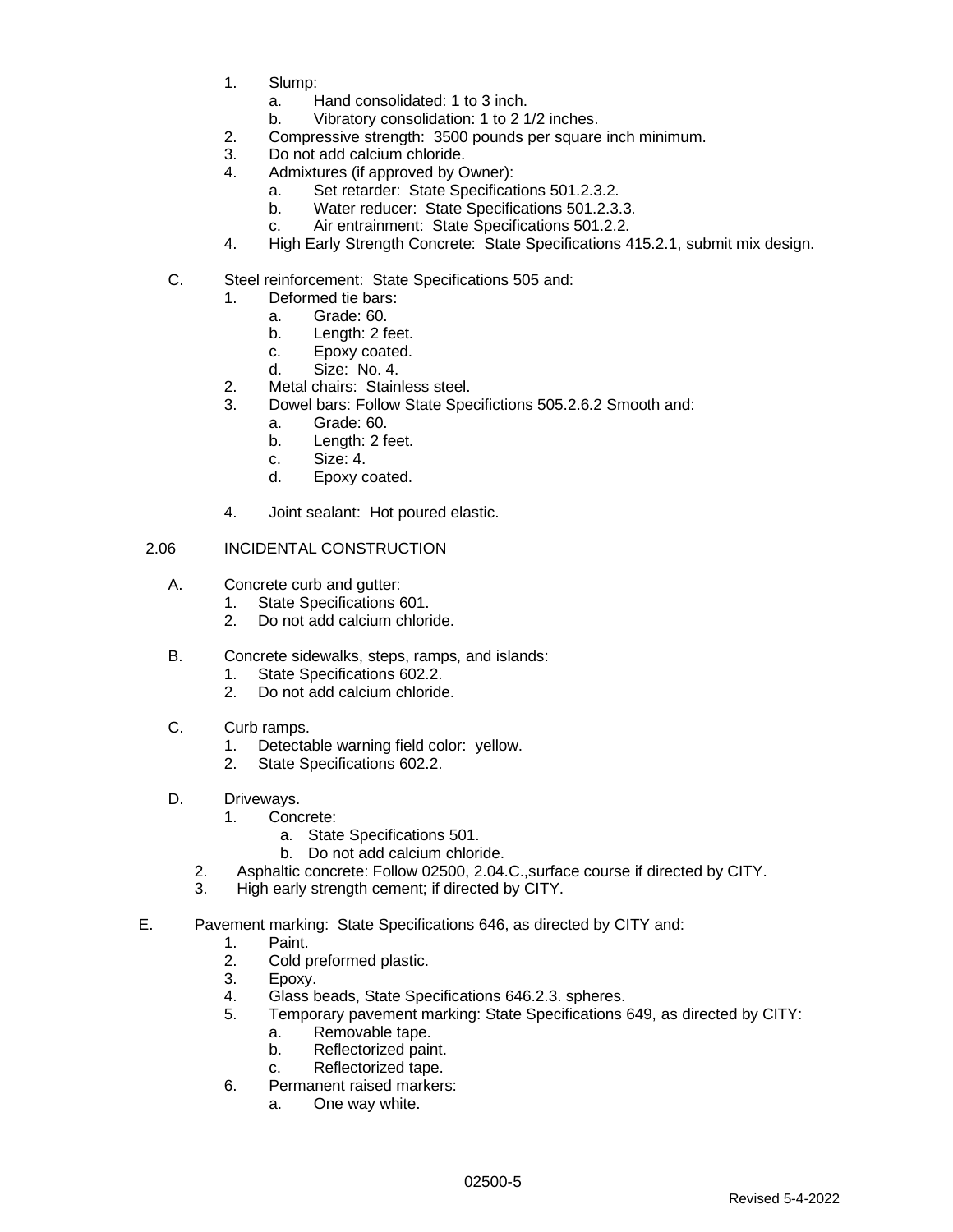- b. Two way yellow.
- F. Drainage facilities:
	- 1. Culvert pipe. See 02600 for new installations.
		- a. Reinforced concrete: State Specifications 522 class as specified by CITY.
		- b. Corrugated Steel: State Specifications 521 gauge as specified by CITY.
			- c. Corrugated aluminum: State Specifications 525 gauge as specified by CITY.
			- d. Structural flat pipe: State Specifictions 522 gauge as specified by CITY.
			- e. Reinforced Concrete Horizontal Elliptical: State Specifications class as specified by CITY.
	- 2. Bedding:
		- a. For pipes 18-inches or less use 3/8-inch clear stone chips.
		- b. For pipes greater than 18-inches use 3/4-inch clear stone chips.
	- 3. Backfill: Granular, maximum particle size shall pass a 1-inch sieve.
	- 4. Apron endwalls: Same as pipe material.
	- 5. Replace existing pipe in kind as directed by CITY.
- G. Signs: State Specifications 637 Type F reflective sheeting
	- 1. Posts: State Specifications 634, type as required by CITY.
		- a. Wood.
		- b. Steel.
	- 2. See: details for end of roads.
- H. Traffic Control: State Specifications 643.
- I. Guard Rails: State Specifications 614.
- J. Retaining Wall: See 02276 (if not applicable use State Specifications 504).
- K. Restoration. See 02900.
- L. Parking lot bumpers: Precast concrete. Nominal dimensions 96 by 6 inches high with 5/8 inch diameter holes at both ends. Include 18-inch long ½-inch diameter bars for securement.
- 2.06 SOURCE QUALITY CONTROL
	- A. Asphaltic paving materials scale: State Specification 450.3
	- B. Concrete paving materials scale: State Specification 501.
	- C. Base course materials scale: State Specifications 109.1.4.

### PART 3 - EXECUTION

- 3.01 EARTHWORK
	- A. Follow 02300.
	- B. Clearing and Grubbing: Follow State Specifications 201. 1. Remove wood not claimed by landowner.
	- C. Removing old culverts and bridges. Follow State Specifications 203.
	- D. Removing miscellaneous structures. Follow State Specifications 204 for: 1. Curb and gutter.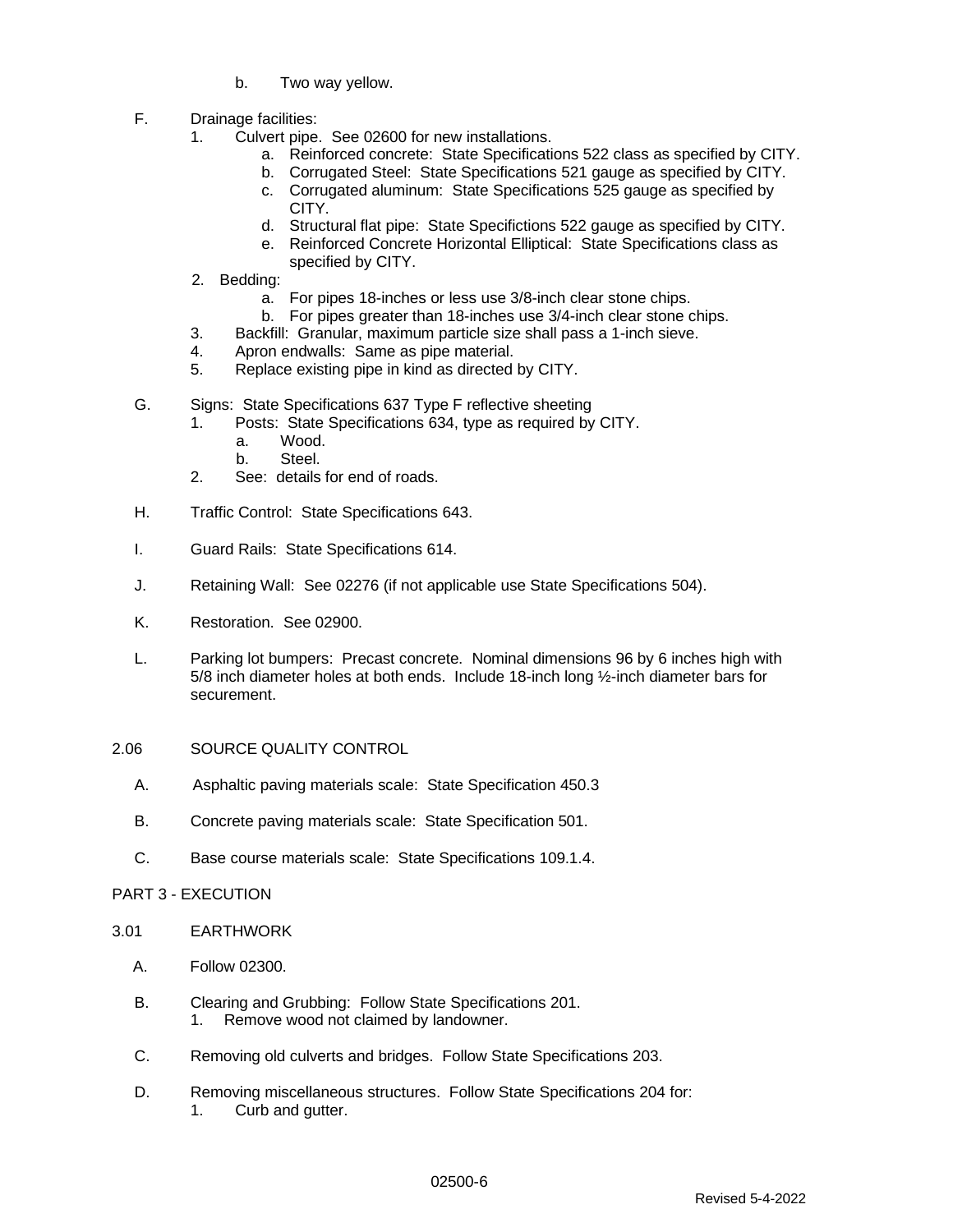- 2. Asphaltic concrete pavement.
- 3. Sidewalk.
- 4. Guardrail.
- 5. Other structures. Remove manholes, inlets, tanks, wells, and, buildings to 3 feet below existing or finished grade, whichever is lower.
- 6. Follow Municipal Code Chapter for tanks and building.
- E. Roadway and drainage excavation. Follow State Specifications 205 for:
	- 1. Common Excavation Unclassified excavation.
	- 2. Rock excavation.
	- 3. Marsh excavation.
	- 4. Stone piles or stone fences Excavation below subgrade backfill with: crushed aggregate base course material.
	- 5. Overhaul: No allowance for overhaul.
- F. Embankment: Follow State Specifications 207.
	- 1. Maximum layer thickness: 8 inches.
	- 2. Compaction: Standard.
		- a. Allow CITY to inspect prepared subgrade and to witness proof roll test by fully loaded dump truck. Truck shall be a quad-axle with minimum total weight of 70,000 pounds. Reconstruct where deflection is indicated.
- G. Preparation of roadway foundation: Follow State Specifications 211.

### 3.02 BASE COURSE

- A. Crushed aggregate base course: Follow State Specifications 301 and 305.
	- 1. Compaction: Standard compaction.
		- a. Allow CITY to inspect prepared base course and to witness proof roll test by a fully loaded dump truck. Truck shall be a quad-axle with minimum total weight of 70,000 pounds. Reconstruct where deflection is greater than 1/4 inch.
	- 1. Allowable deviation from design grade: 1/2 inch
	- 2. Utility structures: Set to finish course elevation.
	- 3. Manholes: Set to finish course elevation.
	- 4. Valve Boxes & Inlets: Set to binder course elevation.

### 3.03 PAVEMENT AND SURFACE COURSES

- A. Tack coat: Follow State Specification 455.3.2.
	- 1. Apply between each layer of asphaltic concrete.
	- 2. Allow to cure before paving.
- B. Mill butt joints: Mill and dispose of 1-1/2 inches or as directed by CITY of existing pavement at locations shown. Minimum width 3 feet.
- C. Asphaltic concrete pavement: Follow State Specifications 450,460,465.
	- 1. Maximum variations:
		- a. 1/8 inch across a 5 foot straight edge.
		- b. Thickness: Within 1/4 inch of design.
		- c. Finish elevation: Within 1/4 inch of design.
	- 2. Temperatures:
		- a. Delivered binder course: 225 degrees Fahrenheit minimum.
		- b. Delivered surface course: 250 degrees Fahrenheit minimum.
		- c. Asphaltic concrete at placement: Between 235 and 330 degrees Fahrenheit.
		- d. Air temperature: State Specifications 450.3.2.1.
		- e. Subgrade: Above 35 degrees Fahrenheit.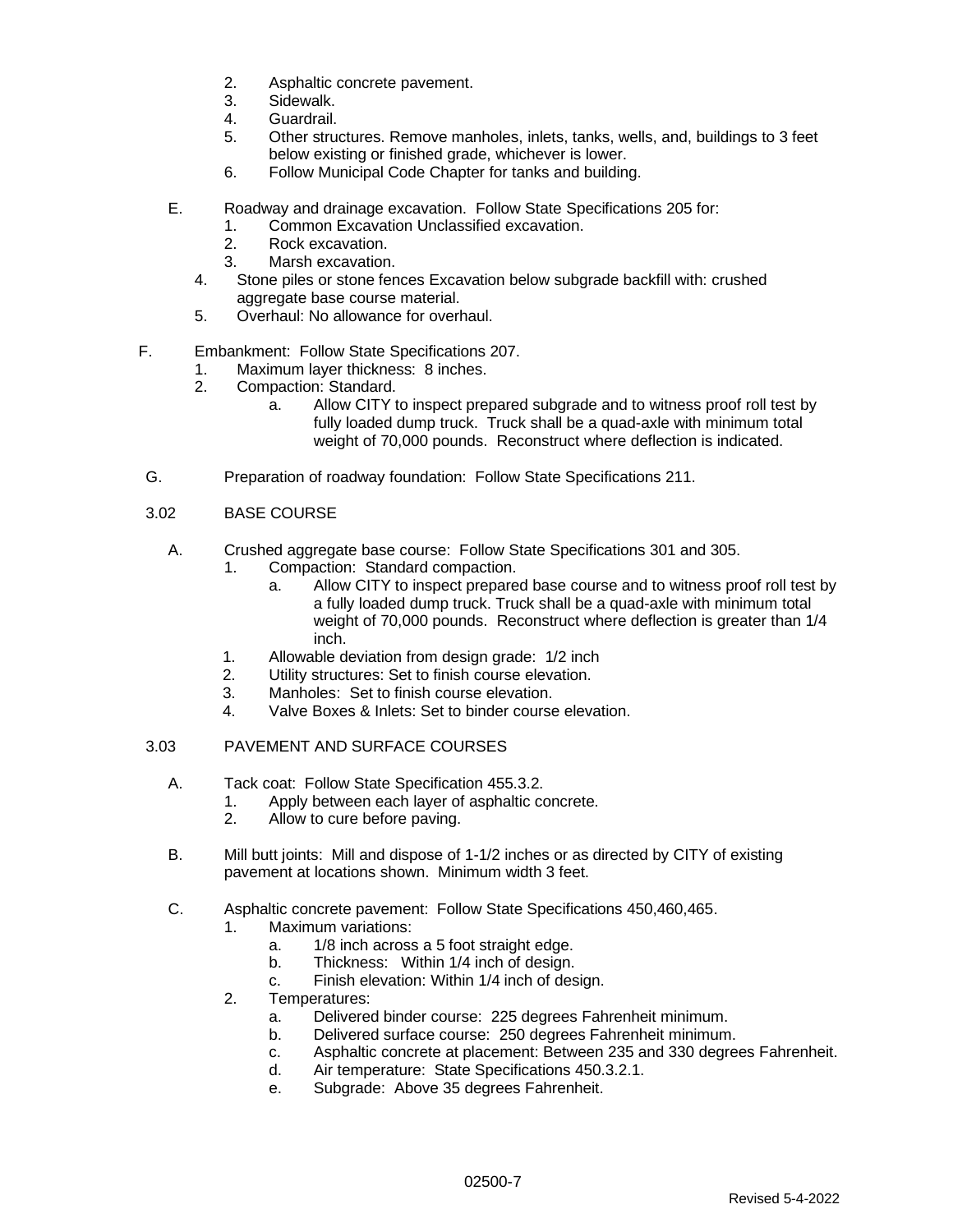- 3. Layer thickness (as directed by City):
	- a. As shown on standard detail #1A in appendix, or
	- b. As shown on Drawing if provided, or
	- c. As directed in 01010 if provided
- 4. Compaction: Follow State Specifications Section 407 Maximum Density Method.
- 5. Use 30 foot ski to achieve uniform surface.
- 6. When interim binder pavement is to be used, wedging around manholes and curb face shall follow. Interim Inlets shall be used. See standard details #7A, 7B, & 7C in appendix.
- 7. Safety edge (section 450.3.2.11) is not required.

### 3.04. CONCRETE PAVEMENT

- A. Follow State Specification 415 and 501.
- B. Placement delays.
	- 1. If less than 30 minutes: Cover unfinished end with wet burlap.
	- 2. If greater than 30 minutes: Install construction joint.
	- 3. If concrete attains initial set: Install construction joint.
	- 4. If finishing equipment breaks down: Discontinue placement.
	- 5. If finishing and curing operations cannot be kept within their time sequence: Discontinue placement.
- C. Maximum delivery time:
	- 1. Below 60 degrees Fahrenheit: 1-1/2 hours.
	- 2. Above 60 degrees Fahrenheit: 1 hour.
	- 3. Begins with addition of water to cement or cement to aggregates. Time ends when completely discharged.
	- 4. Extend time above 60 degrees Fahrenheit to 1-1/2 hours with approved retarder.
- D. Joints.
	- 1. Saw cut joints to prevent surface shrinkage cracks within 24 hours.
	- 2. Spacing: 10 feet minimum and as shown on Drawings.
	- 3. Longitudinal: 3 feet on center placed at mid depth of slab.
	- 4. Transverse: 2 feet on center placed at mid depth of slab.
	- 5. Width: 1/4 inch.
- E. Curing: Apply impervious coating.
- F. Cold weather concreting.
	- 1. Do not place below 35 degrees Fahrenheit.
	- 2. Do not place on frozen grade.
	- 3. Cover completed Work: Follow State Specifications 415.5.14.
- G. Testing:
	- 1. Follow State Specifications 501.
	- 2. Perform slump test.
	- 3. Measure air entrainment: Follow State Specifications 501, AASHTO T152.
	- 3. Cast 6 inch diameter by 12 inch high compression strength cylinders at CONTRACTORS cost.
	- 4. Cast 3 test cylinders for every 100 cubic yards placed.
	- 5. Allow ENGINEER to observe field testing.
	- 6. Test cylinders in lab at CONTRACTORS cost:
		- a. at 7 days.
		- b. and at 28 days.
		- c. Follow State Specifications 501, AASHTO T22 and T23.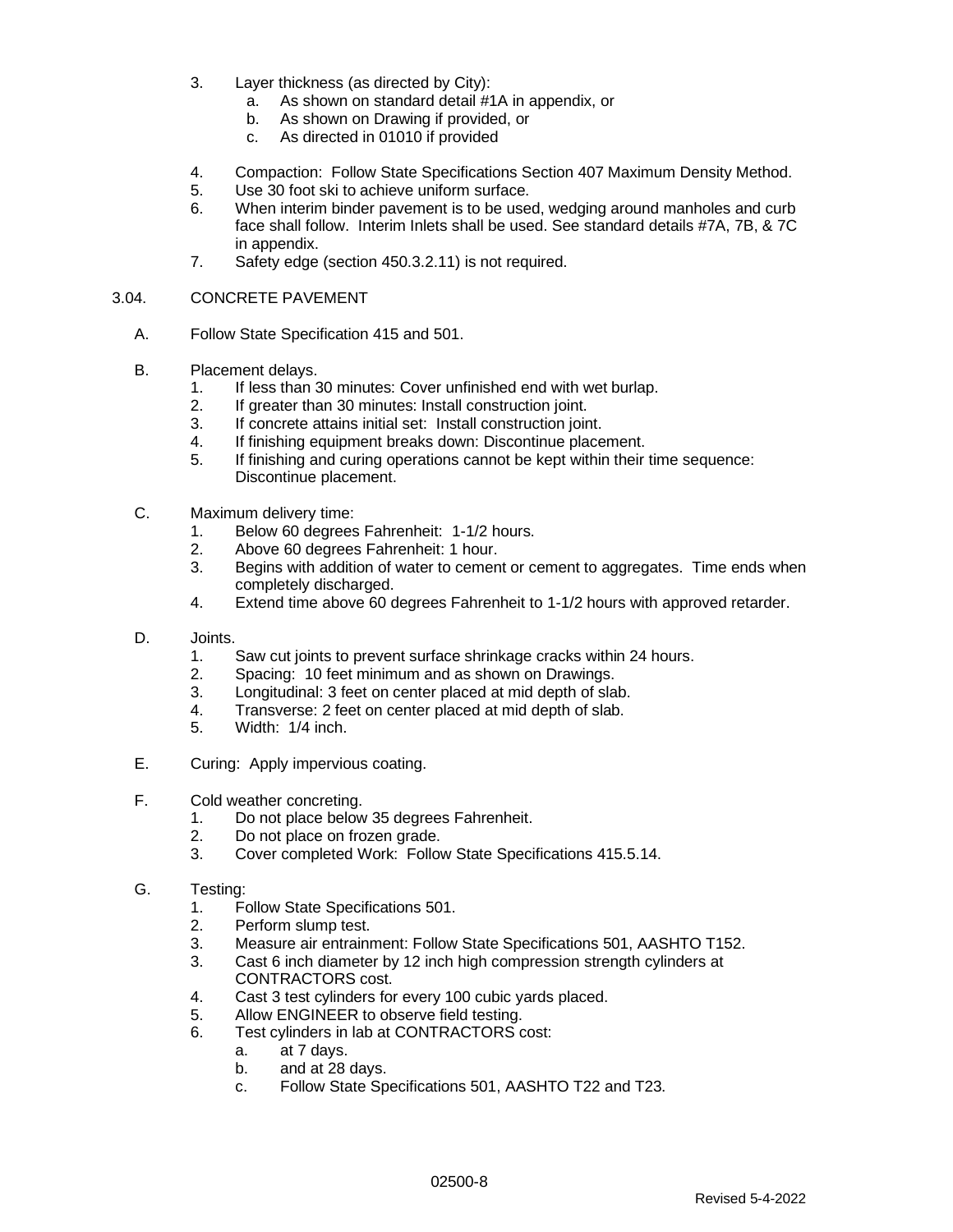H. Opening to traffic: Permitted when design compressive strength achieved by lab test samples and with ENGINEER's approval.

## 3.05 INCIDENTAL CONSTRUCTION

- A. Concrete curb and gutter: Follow State Specification 601.
	- 1. Joints.
		- a. Construct expansion joints at:
			- 1) 3 feet from inlets or catch basins.
			- 2) End of curves.
			- 3) 150 feet maximum intervals.
		- b. Construct contraction joints at 10 feet spacing.
			- 1) Minimum spacing: 6 feet.<br>2) Maximum spacing: 20 fee
			- 2) Maximum spacing: 20 feet.
			- 3) Match abutting concrete joints.
	- 2. Handicap ramp. Follow State Specification 601. Provide at all corners of intersections.
	- 3. Curing:
		- a. Apply impervious coating within one hour of placement.
		- b. Coat all sides of curb including exposed surface after forms removed.
		- c. Apply two coats in perpendicular directions.
- B. Sidewalks: Follow State Specifications 602.
	- 1. Joints.
		- a. Provide expansion joints abutting existing construction and structures with 1/2 inch expansion joint filler.
		- b. Provide contraction joints at spacing equal to width of walk and:
			- 1) Minimum 3 feet.
			- 2) Maximum 12 feet.
		- 2. Curb ramps: Follow State Specifications 602.
		- 3. Curing:
			- a. Follow State Specifications 415.3.12.
			- b. Apply impervious coating within one hour of placement.
			- c. Coat all sides of sidewalk curb including exposed surface after forms removed.
			- d. Apply two coats in perpendicular directions.
	- C. Concrete Drive approaches: Follow State Specifications 415.
		- 1. Joints.
			- a. Expansion Joints abutting curb or walk: Use 1/2 inch expansion joint filler.
			- b. Contraction Joints: Locate at midpoint of drive, perpendicular to curb. 1) Minimum spacing 6 feet.
				- 2) Maximum spacing 12 feet.
			- 2. Curing.
				- a. Follow State Specifications 415.3.12.
				- b. Apply impervious coating within one hour of placement.
				- c. Coat all sides of concrete drive approach curb including exposed surface after forms removed.
				- d. Apply two coats in perpendicular directions.
- D. Asphaltic concrete drive approaches. Follow 02500, 3.03 except place single 3-inch layer thickness.
- E. Pavement sawing. Follow State Specifications 690. Cut depth: full pavement thickness.